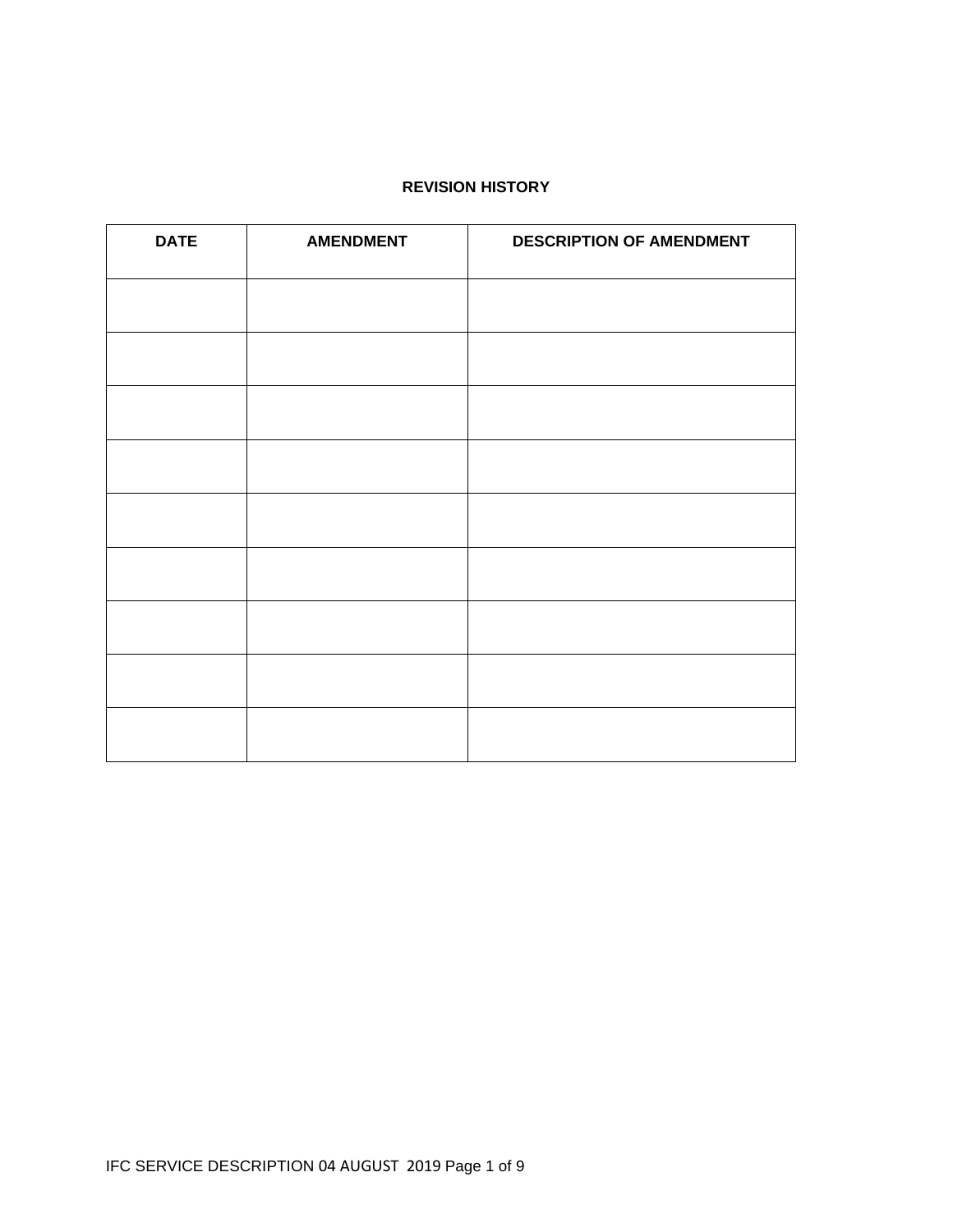# **SERVICE DESCRIPTION 2-9: INTERNATIONAL FALCON CONNECTION SERVICE (IFC Service)**

## 1. **THE SERVICE**

The **IFC Service** is a wholesale service for providing access to the Falcon cable landing station comprising one or more IFC Links, Licensed International Facilities Management Space and IFC Support Facilities.

**Available To:** ISL and ISP licensees. **Permitted Traffic:** Traffic covered by the Access Seeker's licence. **Reciprocal Service:** Not required.

# 2. **DEFINITIONS**

Capitalised terms not defined in this Service Description are defined in the Dictionary. Terms defined in this Service Description are specific to it.

**Access Provider** means Batelco.

**Access Seeker** means the Licensed Operator.

**Connector Link** means one or more connections provided by Batelco to the international cable operator between the Batelco ODF at the Falcon cable landing station and the IFC Service Initial Point.

**Covered Failure** means an actual or suspected fault or failure in either:

- (i) the IFC Link; or
- (ii) the Connector Link.

**Delivery Lead Time** means the delivery lead time described in paragraph 7.3.

**IDF** means an intermediate distribution frame on the datacenter facility floor near the LIFM Space established by the Access Provider for the purposes of supporting connections to international capacity landing in Bahrain on the Falcon cable

**IFC Availability Rebate Cap** means 20% of the monthly rental Charges for the IFC Service applicable to the IFC Link.

**IFC Link** means a connection between the IFC Service Initial Point and the Point of Handover.

**IFC Service Initial Point** means a dedicated port on the OLO-facing side of the IDF.

**IFC Support Facilities** means the use of space, riser access to the Licensed International Facilities Management Space, riser room access, lead-in duct access, duct chamber access and Duct. For the avoidance of doubt, this IFC service does not allow personnel of the Access Seeker physical access to any relevant facility unless expressly stated in this service description.

**LIFMS Licence** means that licence contained at Annex A.

**Licensed International Facilities Management Space ("LIFMS" or "LIFM Space")** means a datacentre at the Salmaniya complex to be occupied by an Access Seeker under a licence where the Access Seeker's Equipment is to be installed as more particularly shown in the plan attached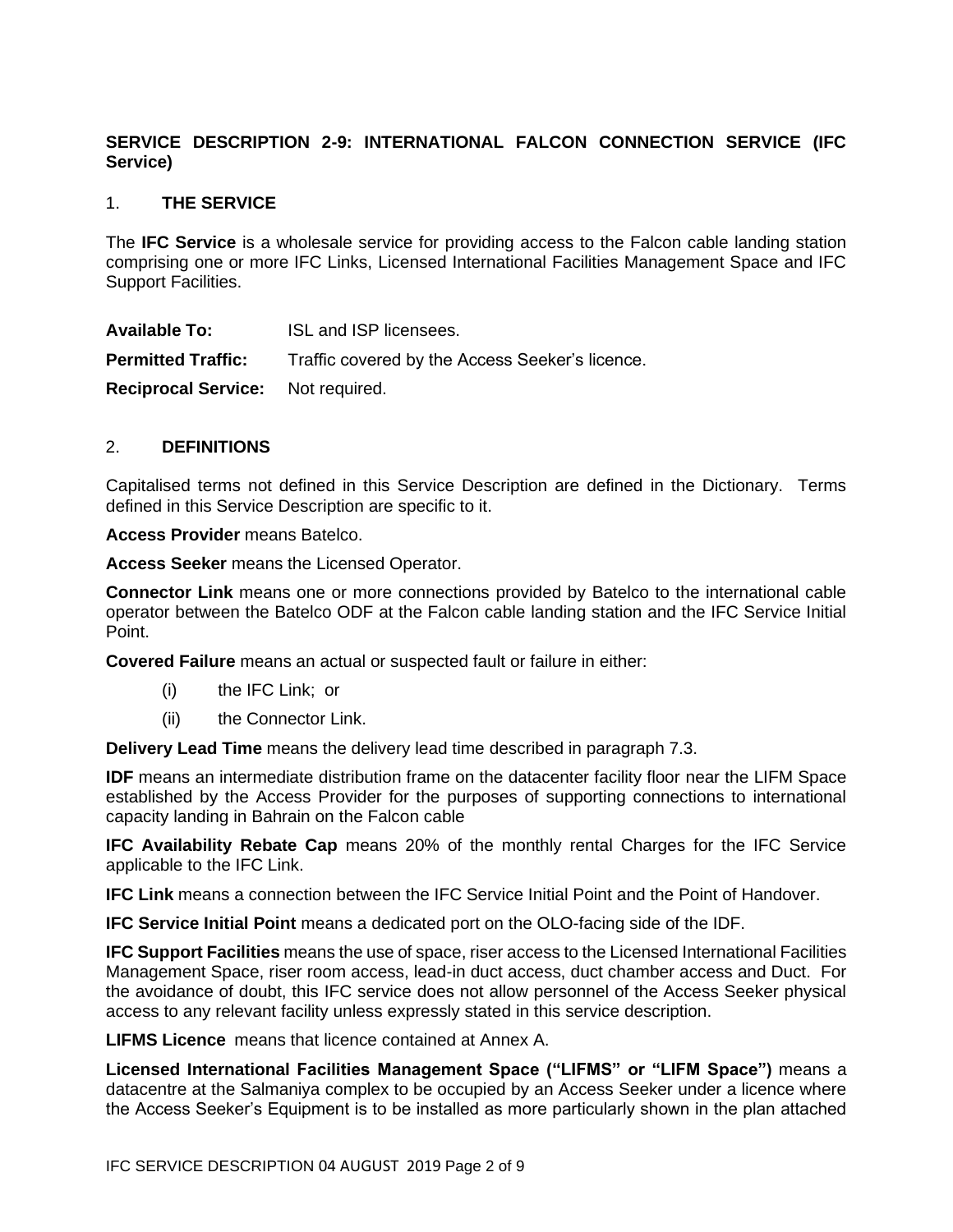to that licence or any other such floor area which may be licensed if relocation takes place. For the avoidance of doubt, the LIFMS is a datacentre location and not a Batelco colocation facility.

**Mean Response Time** means the average of the Access Provider's Response Times in respect of each Covered Failure measured over a quarter (being three (3) consecutive months).

**Mean Restoration Time** means the average of the Access Provider's Restoration Times in respect of each Covered Failure measured over a quarter (being three (3) consecutive months).

**ODF** means optical distribution frame.

**Order** means a written request by the Access Seeker for the IFC Service (or for additional IFC Links or LIFM Space) in a form issued or approved by the Access Provider from time to time.

**Point of Handover** has the meaning given to it in paragraph 7.1(d).

**Service Commencement Date** for each Order for the IFC Service shall be the date identified in accordance with paragraph 7.4.

**Service Period** means the term of an IFC Service which shall be a minimum of twelve months from the Service Commencement Date and which continues automatically until terminated.

**Service Credit** means, in relation to a single Service Credit, that amount represented by two percent (2%) of the monthly Charges for the IFC Service.

**Target Availability** means that amount of time over a quarter, being three (3) consecutive months, during which the IFC Service does not suffer a certain type of failure, expressed on a percentage basis.

**Threshold Response Time** means, in relation to a Covered Failure, the threshold response times set out in paragraph 7.5(c).

**Threshold Restoration Time** means, in relation to a Covered Failure, the threshold restoration times set out in paragraph 7.5(c).

**Total Service Credit Cap** means, in relation to any month, 40% of the monthly Charges for the IFC Service.

# 3. **Licensed International Facilities Management Space**

- 3.1 The Access Provider shall provide the Licensed International Facilities Management (LIFM) Space using the order procedure specified in Schedule 7. The parties shall enter into a LIFMS Licence in the form set out in Annex A.
- 3.2 Unless the Access Seeker specifically requests and Batelco exceptionally agrees, the LIFMS shall be commingled inside the secure space of the facility and the Access Seeker acknowledges that other Batelco customers will have commingled access to the LIFMS and Access Seeker Equipment.
- 3.3 Subject to 3.4, Batelco shall provide the Access Seeker with access to the LIFMS to allow the Access Seeker's People to access the LIFMS in order to enable the Access Seeker to perform their obligations under this Service.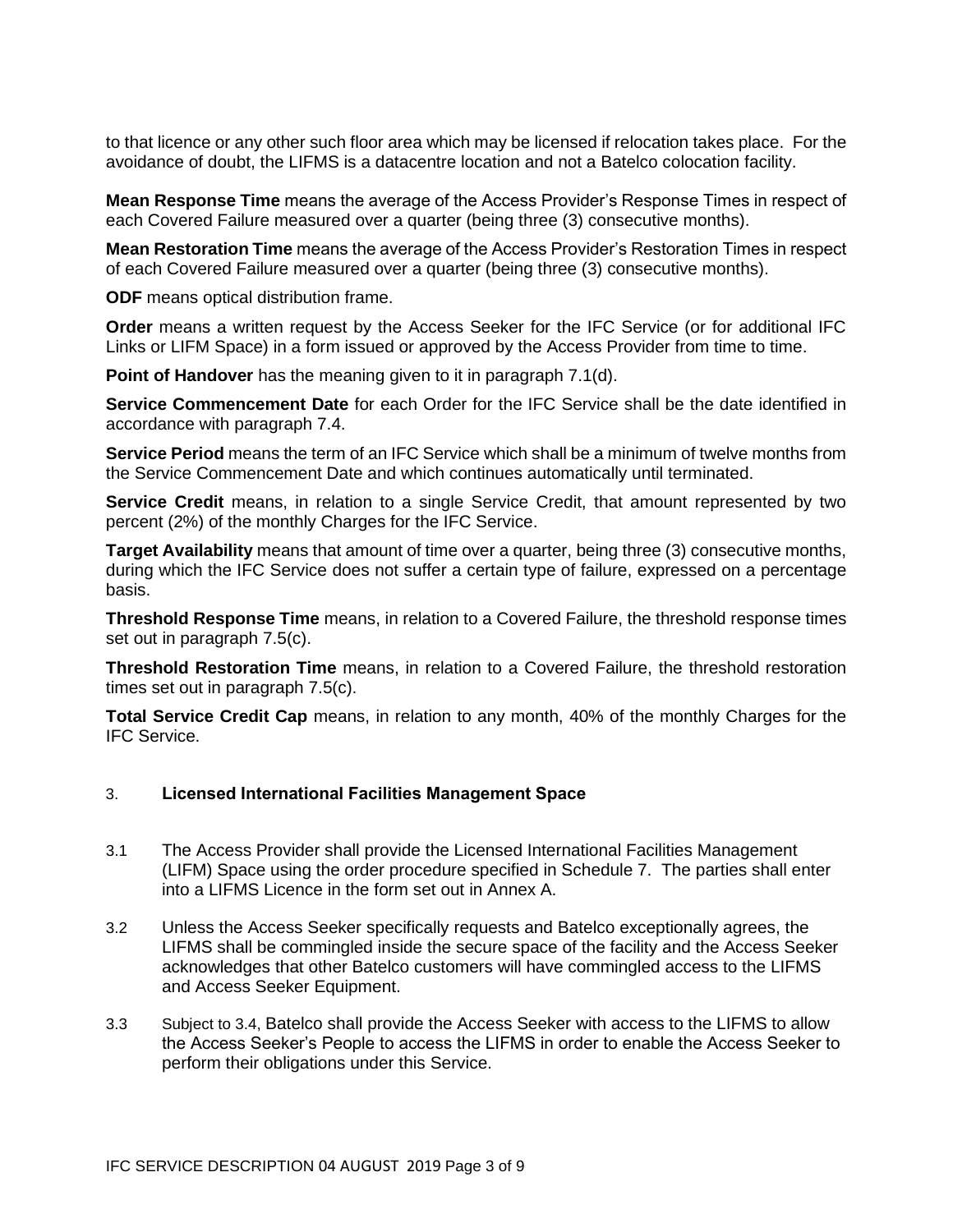- 3.4. The Access Seeker's People must observe all of Batelco's instructions and procedures relating to this Service, including Batelco's security and site regulations. Nothing in any guidance, instruction or policy can be taken to mean that Batelco assumes any risk or responsibility in relation to the Access Seeker's service, Equipment or People. An indicative summary of the current security procedures and policies is set out in Annex D. Enquiries about the details of any policy or procedure should be directed to the Access Seeker's account manager at Batelco.
- 3.5 Batelco will provide a safe working environment for any Access Seeker People at the LIFM Space. The Access Seeker shall indemnify Batelco against all claims, charges costs or expenses in any way relating to injury to or death of any Access Seeker People at or in the environs of the LIFM Space, and against all loss of or damage to the Access Seeker Equipment or any other Batelco customer's Equipment at the LIFM Space in any way connected with the Access Seeker's use of the LIFM Space.
- 3.6 The Access Seeker understands and agrees that third parties such as the emergency services and law enforcement agencies may have a legal right of entry to LIFM Space and the surrounding area at any time.
- 3.7 Access Seeker may enter the LIFM Space solely for the purposes of installing, inspecting, maintaining, adjusting, repairing, altering, replacing or removing Access Seeker Equipment within the LIFM Space in accordance with the LIFMS Licence. The Access Seeker is not permitted to enter any other part of the Batelco complex at Salmaniya.
- 3.8 All Access Seeker access must be escorted access, which comprises the provision of Batelco staff to escort the Access Seeker's People to and from the LIFM Space. Where Batelco's policies require supervision at the LIFM Space, this will be at the Access Seeker's cost and risk.

# **4. LIFM Space related services**

- 4.1 Batelco will:
	- (a) continue to maintain and repair the LIFM Space to such standard as is adequate given the age and nature of the facility;
	- (b) provide a raised floor;
	- (c) clean and light the LIFM Space to a reasonable standard;
	- (d) subject to the Access Seeker's Equipment complying with Batelco specifications, supply cooling and ventilation for the LIFM Space as a whole to such reasonable temperatures as conditions shall determine from time to time**;**
	- (e) provide a supply of a/c electricity to the LIFM Space of 3kW/h (which can be increased in increments of 1kW/h up to a maximum of 7kW/h, subject to additional charges) and apply the same interruption and back-up protection to this power supply as apply to existing customers in the same facility;
	- (f) operate fire detection and suppression systems, provided that the Access Seeker is responsible for insuring its own Equipment against fire risk;
	- (g) provide a cable tray or raised floor equivalent within the perimeter of the designated LIFM Space for use by the Access Seeker to implement a connection to or between Access Seeker Equipment.

#### 5. **Riser Space and Riser Room Access**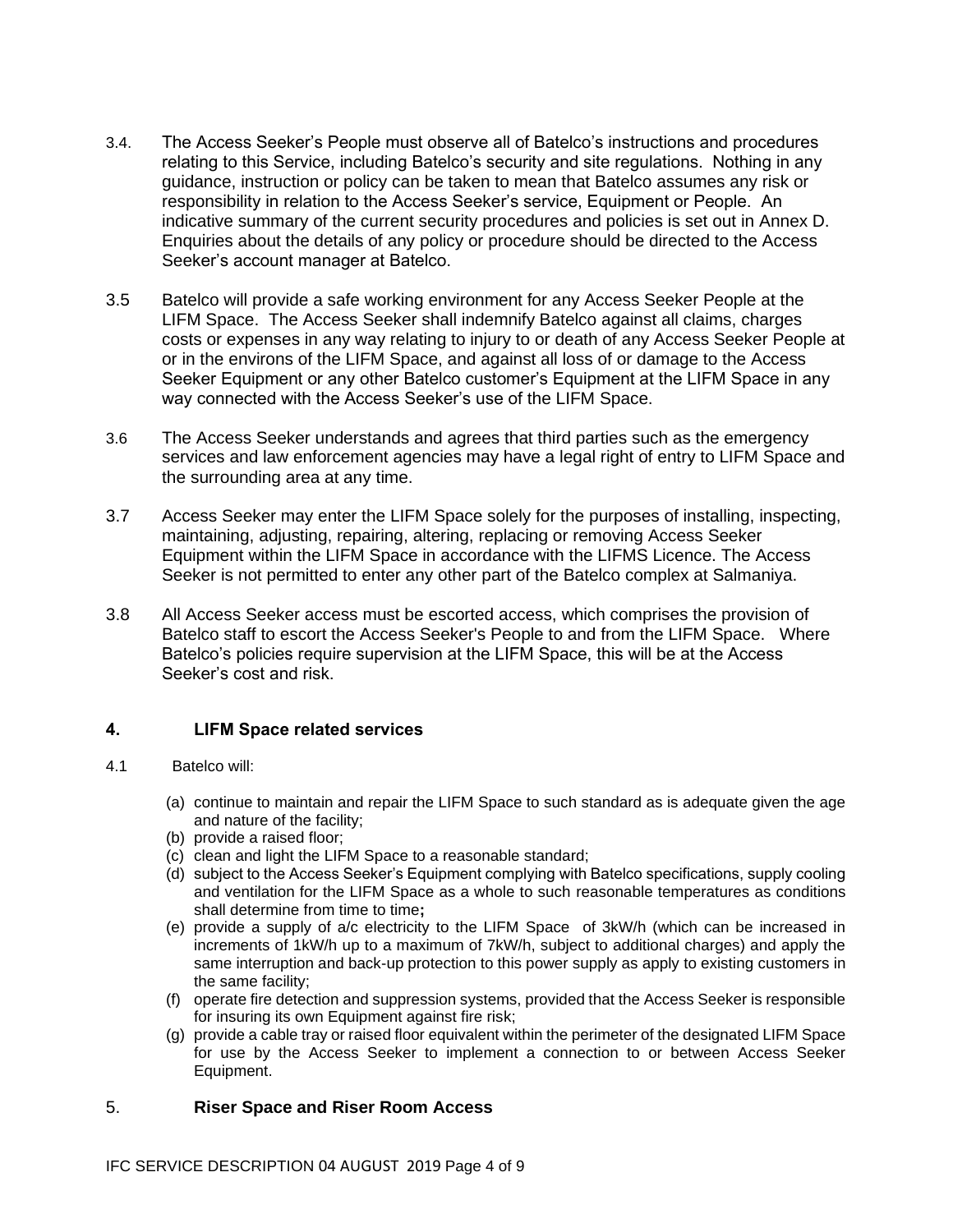- 5.1 Batelco and the Access Seeker will enter into the permit set out in Annex B.
- 5.2 The Access Seeker must comply with the terms of the permit.
- 5.3 The Access Seeker is not permitted physical access to the riser room or riser space or Duct covered by the permit unless Batelco, exercising an unfettered discretion, consents.

#### 6. **Duct and Related Access**

- 6.1 Batelco and the Access Seeker will enter into the Duct licence set out in Annex C.
- 6.2 The Access Seeker must comply with the terms of the Duct licence.
- 6.3 The Access Seeker is not permitted physical access to any Underground Plant within [250 metres] of the Salmaniya complex unless Batelco, exercising an unfettered discretion, consents and any other access to Duct must be strictly in accordance with the Batelco Duct policy in place from time to time.
- 6.4 Access Seeker must supply Batelco with the relevant cable for installation from the LIFM Space to the Access Seeker's point of presence within 5 kilometres of the Salmaniya complex.
- 6.5 Following the completion of any Make Ready Work, Batelco will install the cable into the riser, riser room, lead-in duct, and duct route which are the subject of the licences and permits in paragraph 4(f), Annex A, Annex B and Annex C. The installation will be performed by Batelco or Batelco's approved contractors at Access Seeker's cost and risk.
- 6.6 Access Seeker acknowledges that components of this IFC service will be occupying critical network infrastructure against Batelco's prudent network planning policies. Despite any other term to the contrary, if at any time while the Access Seeker is occupying a riser, riser room space, lead-in or duct pursuant to this IFC service, the legitimate network expansion or prudent risk management needs of Batelco, the access requirements of any other Access Seeker or any action by a regulatory authority, or any similar basis prudently requires the installation of any renovated, new or replacement riser, riser room facility, lead-in duct, duct bore, duct route, cable chamber or any preventative or corrective work on any such affected component inside the Salmaniya complex or within one kilometer of the Salmaniya complex then the Access Seeker must pay, on demand, the proportion of the costs of such work allocated to the Access Seeker by Batelco (which will not be less than the proportion borne by Batelco or any other Access Seeker) as if such work were Make Ready Work the cost of which had been approved in advance by the Access Seeker.

#### 7 **General Service Terms**

- 7.1 The Access Seeker acknowledges:
- (a) The components of this Service are provided together and are not severable. If either party terminates any of the components of the service then all elements of the IFC Service will terminate.
- (b) The IFC Service comprises the IFC Link, the LIFM Space and additional support services set out in this service description;
- (c) In addition to the components provided or supported under this IFC Service, an end-to-end international connection requires components, including international capacity and far end tails, for example , which are not provided by Batelco as part of this service.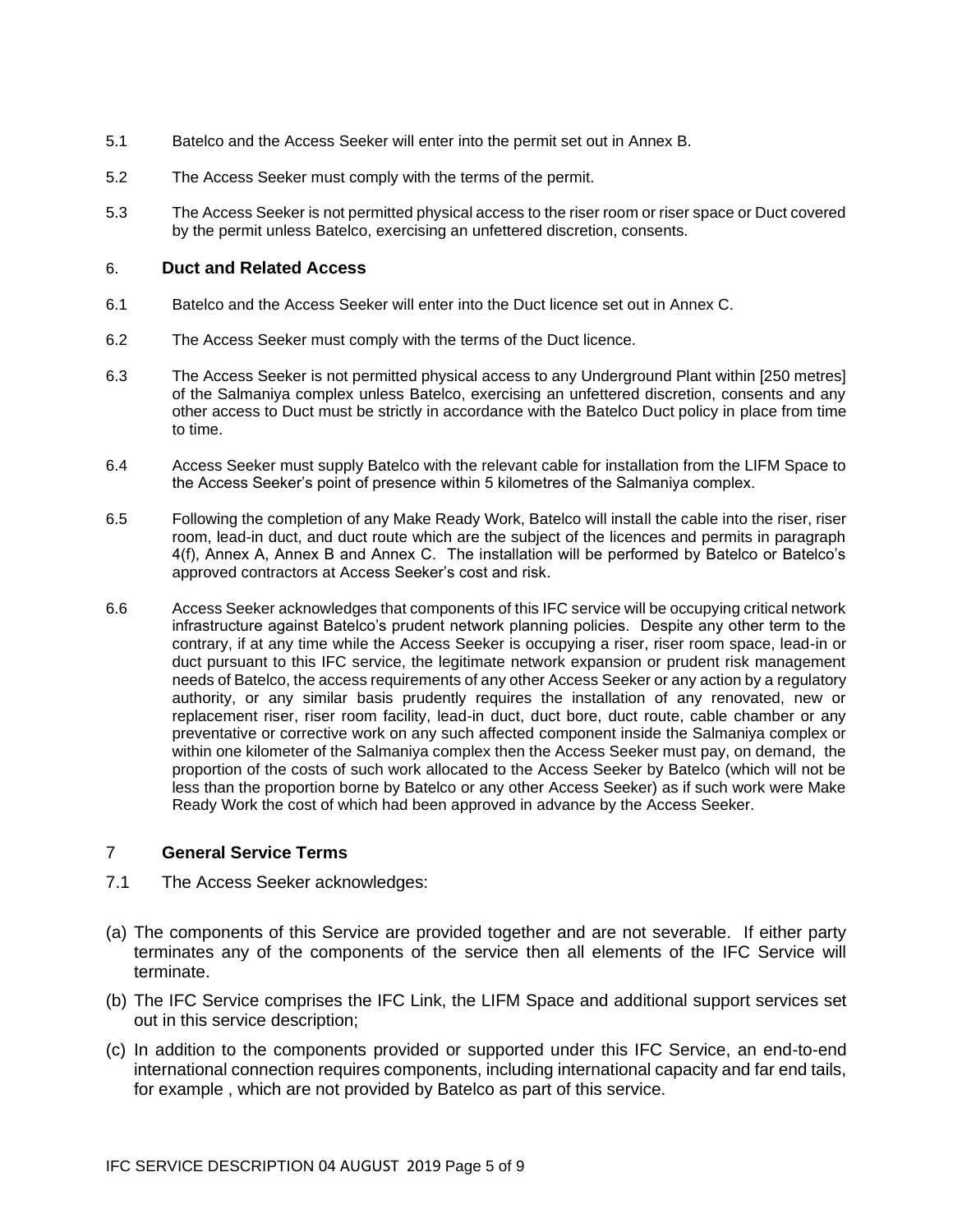- (d) The Point of Handover for the IFC Link is a port on the Access Seeker's Equipment in the rack/cabinet located at the LIFM Space.
- (e) The IFC Link presentation interface to the Access Seeker will be optical.

## 7.2 **Ordering**

- (a) The Access Seeker must submit a correctly completed Order to Access Provider to request supply of the IFC Service in accordance with the Supply Agreement. The Order shall be submitted in the form specified by Access Provider from time to time.
- (b) To be valid, the Order must be accompanied by reference information identifying the matching international capacity order to enable the Access Provider to implement the Connector Link.
- (c) Subject to Access Provider accepting the Order, and the Access Seeker fulfilling all of its obligations under the Supply Terms, Access Provider will provide and the Access Seeker will acquire the IFC Service as specified in the Order accepted by Access Provider.
- (d) The provision of the IFC Service is available as set out below, subject to availability of space, capacity and related equipment.

## 7.3 **Delivery and Installation Lead Times for IFC**

(a) The Delivery Lead Time for the installation of an IFC Service for an Order placed by the Access Seeker and accepted by the Access Provider will be:

(i) two weeks in relation to the first IFC Link and one week in relation to any subsequent IFC Link;

(ii) three weeks in relation to additional LIFM Space;

(iii) in relation to the cable, assuming all relevant facilities have been confirmed as available by Batelco, six weeks following the notification to Batelco by the Access Seeker that the Access Seeker's cable is available and ready for installation.

(b) The Service Rebates for a failure to meet the Delivery Lead Time for the IFC Link in the preceding paragraph are as follows:

| Actual provisioning time in<br>relation to IFC Link and LIFM<br><b>Space</b><br>(Number of weeks after expiration<br>of the applicable Delivery Lead<br>Time) | <b>Rebate</b>            |
|---------------------------------------------------------------------------------------------------------------------------------------------------------------|--------------------------|
| 0-1 week                                                                                                                                                      | <b>5 Service Credits</b> |
| 1-2 weeks                                                                                                                                                     | 10 Service Credits       |
| > 2 weeks                                                                                                                                                     | 20 Service Credits       |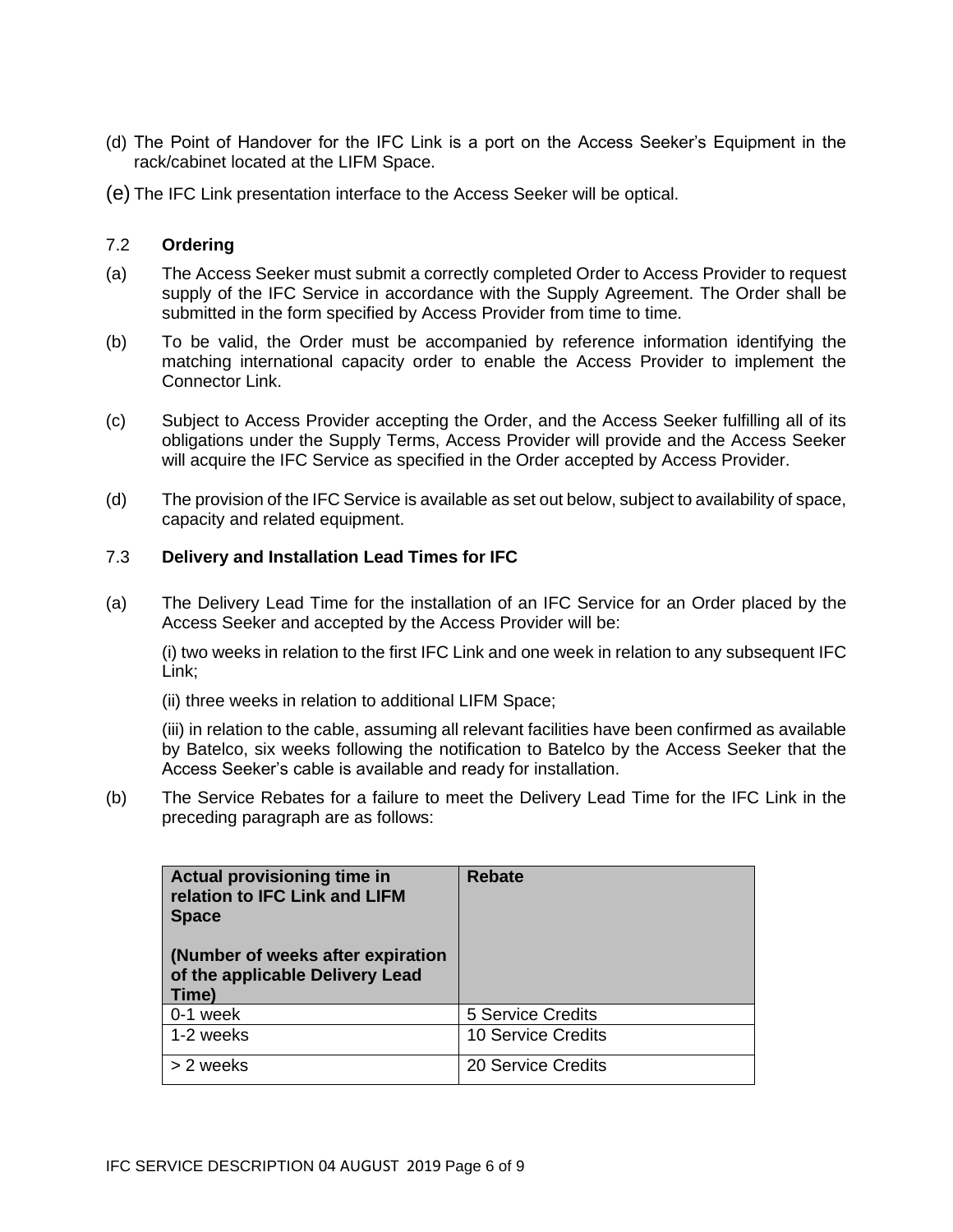# 7.4 **Testing**

- (a) The Access Provider will notify the Access Seeker when the IFC Link has been installed and the Connector Link is established. If the Access Seeker does not sign for acceptance it will be deemed to have accepted the IFC Service with effect from the date of the notification of installation unless the Access Seeker notifies the Access Provider within two days from the notification that the Access Seeker does not accept the IFC Service indicating a valid performance-based reason for not accepting the IFC Service.
- (b) The Service Commencement Date is the date of actual or deemed acceptance under paragraph 7.4(a).
- (c) The Access Provider can be available (if requested by the Access Seeker) to support testing of:
	- (i) the connection between the Access Seeker's point of presence and the far end cable station following the connection of the IFC Link and any additional connection to the international capacity; and/or
	- (ii) the end-to-end link

as arranged by the Access Seeker, in each case by attending the Access Seeker's premises to conduct such testing at Access Provider's standard rates; and/or

(iii) the IFC Link and the Connector Link by looping those links back to the Access Seeker's test equipment.

## 7.5 **Performance and uptime**

(a) The Target Availability for the IFC Link is set out below, including the Service Rebate regime that will apply if the relevant Target Availability falls below the stated threshold:

| <b>Calculation</b>                                                      | <b>Target</b><br><b>Availability</b> | <b>Service Rebate</b>                                                                                                                       |
|-------------------------------------------------------------------------|--------------------------------------|---------------------------------------------------------------------------------------------------------------------------------------------|
| Target<br>Availability for<br>periods free of<br><b>Covered Failure</b> | 99.9%                                | 2 Service Credits per 0.01% or part<br>thereof below the Target Availability<br>but not exceeding the IFC<br><b>Availability Rebate Cap</b> |

(b) For the avoidance of doubt the Access Provider may, if notified to the Access Seeker, support target availability rebate in respect of Covered Failures occurring in the Connector Link provided that the Access Seeker must comply with the same terms and processes in respect of such rebate as it would if the Covered Failure were a fault in the IFC Link.

# 7.6 **Fault response and repair**

- (a) The Access Seeker will as soon as practicable after becoming aware of a Fault with the IFC Link or any other Covered Failure, notify the Access Provider of that Fault in accordance with the procedures for the reporting of faults set out in Schedule 6 (Fault Management) for the reporting of faults, Fault investigation and identification of the Fault Owner and Other Affected Party.
- (b) The Access Provider can be available as the first point of contact for fault management in respect of the end to end international service. If the fault is not a Covered Failure then Batelco's standard rates will apply for assistance.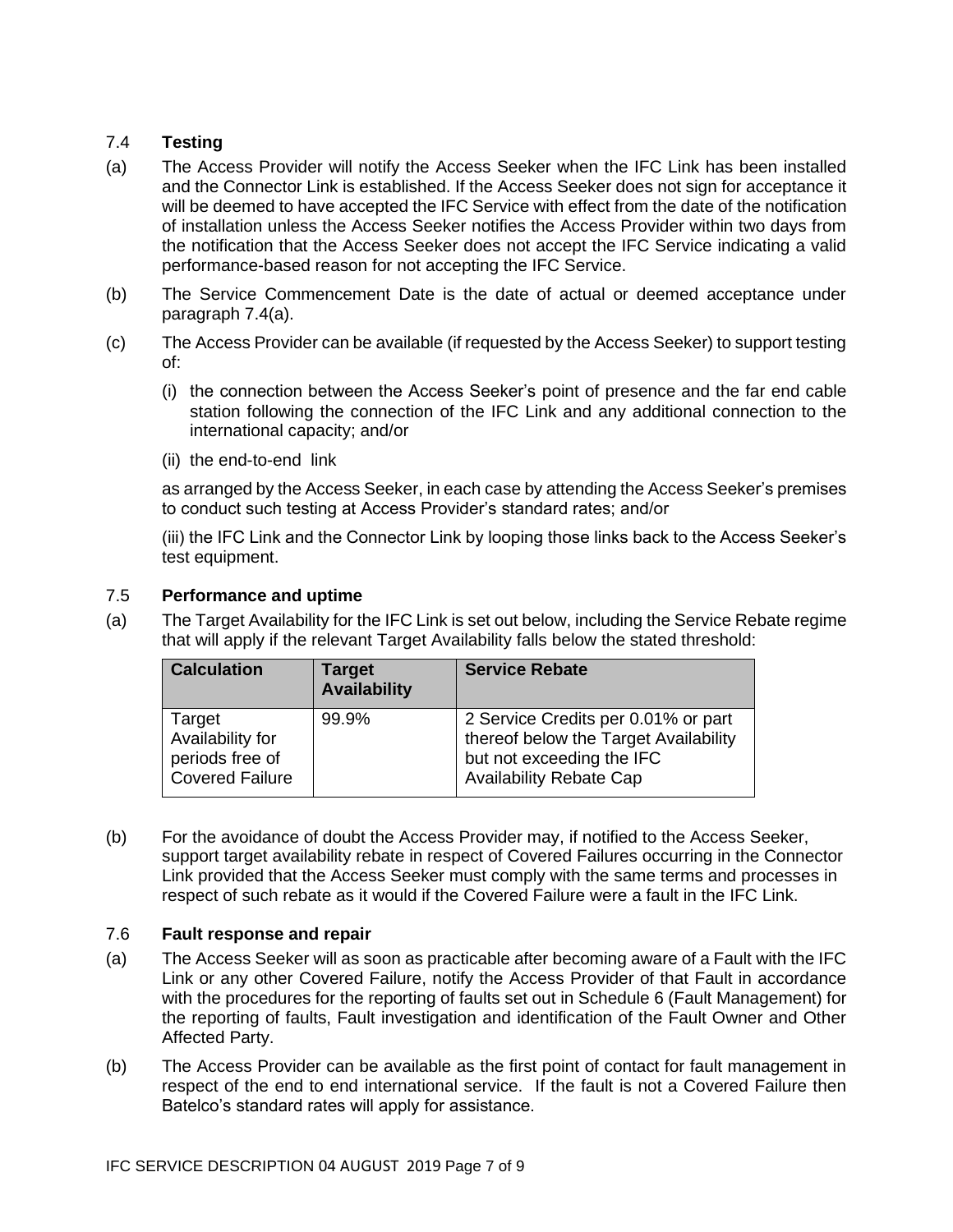(c) The Access Provider agrees to observe the following Response Times and Restoration Times:

| <b>Fault type</b>      | <b>Response</b><br><b>Time</b> | <b>Restoration</b><br><b>Time</b> | <b>Threshold</b><br><b>Response</b><br><b>Time</b> | <b>Threshold</b><br><b>Restoration</b><br><b>Time</b> |
|------------------------|--------------------------------|-----------------------------------|----------------------------------------------------|-------------------------------------------------------|
|                        |                                |                                   |                                                    |                                                       |
| <b>Covered Failure</b> | 10 minutes                     | 3 hours                           | 15 minutes                                         | 5 hours                                               |

(c) Where Access Provider's Mean Response Time or Mean Restoration Time exceeds the Threshold Response Time or Threshold Restoration Time respectively for Covered Failures then the following Service Rebates, assessed on a quarterly basis, will apply:

| Fault type (as<br>defined in<br>Schedule 6) | Time by<br>which Mean<br><b>Response</b><br>Time<br>exceeds<br><b>Threshold</b><br><b>Response</b><br>Time | <b>Service Rebate</b>       | Time by<br>which Mean<br><b>Restoration</b><br>Time<br>exceeds<br><b>Threshold</b><br><b>Restoration</b><br><b>Time</b> | <b>Service Rebate</b> |
|---------------------------------------------|------------------------------------------------------------------------------------------------------------|-----------------------------|-------------------------------------------------------------------------------------------------------------------------|-----------------------|
| <b>Covered Failure</b>                      | 15 minutes                                                                                                 | 4 Service<br>Credits        | 1 hour                                                                                                                  | 4 Service<br>Credits  |
|                                             | 1 hour                                                                                                     | 5 Service<br>Credits        | 2 hours                                                                                                                 | 5 Service<br>Credits  |
|                                             | $> 1$ hour                                                                                                 | 6 Service<br><b>Credits</b> | > 2hours                                                                                                                | 6 Service<br>Credits  |

#### 7.7 **Termination**

- (a) The Access Seeker shall be entitled to terminate an IFC Service agreement on three month's written notice to the Access Provider.
- (b) On termination, the Access Seeker must pay to Access Provider by way of liquidated damages the charges for the IFC Service until the end of the notification period or the minimum Service Period whichever is greater.

# 7.8 **Access Seeker Obligations**

The Access Seeker must provide Access Provider and any employee, agent, affiliate or contractor of Access Provider with all information and assistance that person may reasonably require to test, commission and maintain the IFC Service and to assess, respond to and restore Covered Failures.